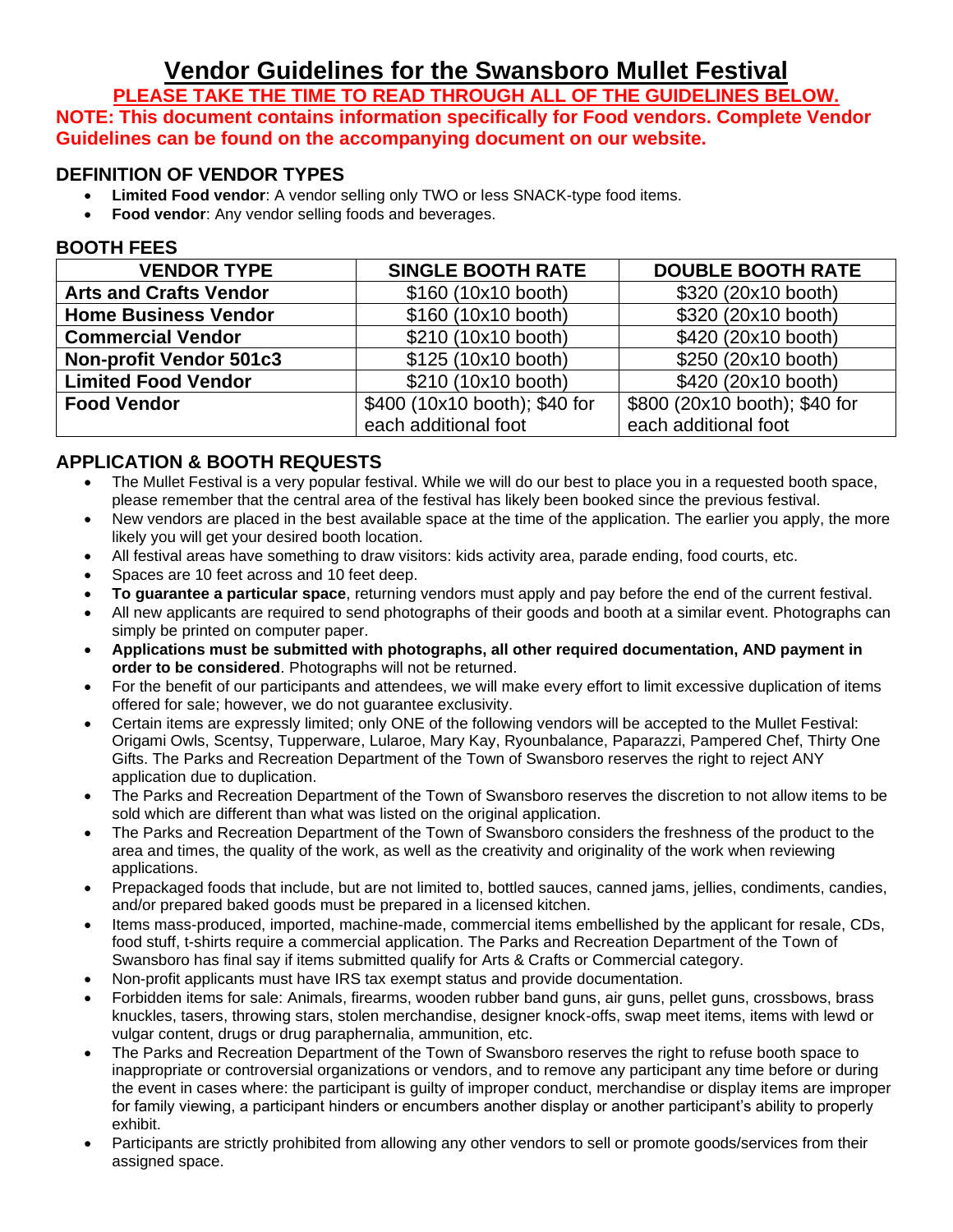- No items featuring the festival logo are permitted.
- The Parks and Recreation Department of the Town of Swansboro has final approval of ALL items to be sold.
- Emailed applications are permitted if paying with credit card. All applications must include all documentation, signatures, and payment.
- All vendors are required to have a North Carolina Sales Tax ID number. If you do not already have one, you can obtain one by completing the NC-BR form at [http://www.dornc.com](http://www.dornc.com/) or by calling the NC Department of Revenue at 877-252-3052.
- Non-fodd vendors are recommended to provide evidence of a COI (Certificate of Insurance) covering the dates of the event with a minimum coverage of \$500,000 and naming the Town of Swansboro as an Additional Insured.
- Any vendor sampling or selling food or alcohol is **REQUIRED** to have a COI covering \$1,000,000 liability and naming the Town of Swansboro, 601 W. Corbett Ave, Swansboro, NC 28584, as an Additional Insured.
- Application must have signature agreeing to the liability/hold harmless statement and agreement.
- Your check will be deposited upon processing and approval of your application.
- Vendors will be charged a \$30.00 processing fee for checks returned for insufficient funds.

#### **VENDOR REQUIREMENTS**

- Each participant is responsible for their own insurance, licenses, and permits.
- Sales tax collection and payment to the State of North Carolina is the responsibility of the participant.
- Food vendors are required to complete a health department application which needs to be received by the health department **no later than one month prior to the festival**. The Onslow County Health Department will inspect on Saturday morning.
- All vendors should have prices clearly marked.
- Tents must comply with all NC Fire Code and are subject to inspection by the area Fire Chief or Fire Marshal.

# **CANCELLATIONS**

- The Town of Swansboro reserves the right to remove any participant at any time during the event due to violation of festival guidelines and rules.
- There will be NO refunds once you have been accepted as a participant even in the event of inclement weather, catastrophic event, war, government action, strikes, or other matters beyond the control of the Town of Swansboro.

# **FOOD VENDOR DETAILS**

- Food vendor spaces are 10x10 feet. When reserving your space, be sure to include the length of any trailer tongues. If your trailer extends beyond the 10x10 width, you must pay for an additional booth space.
- Food vendors are required to complete a health department application which needs to be received by the health department **no later than one month prior to the festival.** The Onslow County Health Department will inspect on Saturday morning. Link for health department permits: <http://www.onslowcountync.gov/DocumentCenter/Home/View/967>
- You must bring your own ice. Limited ice may be available to be purchased and hand-trucked from Casper's Marina.
- You are required to have ground cover for your entire booth that extends 3 feet in front and on side of your booth in an effort to keep the grounds clean.
- Several gray water barrels will be placed in the Food areas. Please use them for Gray Water only. Do not dump oils, grease, batter, or like materials in the gray water barrels, or in the portable toilets.
- Food vendors should have a COI (Certificate of Insurance) covering \$1,000,000 liability.
- Food vendors should bring everything they need to operate their booth, as well as food grade hoses, handwashing sinks, hand soap, extension cords, fans, etc.
- Food vendor electricity is limited and is restricted to area availability. We recommend bringing a generator as a backup.
- Any food vendor who is cooking on site is required to always have a portable fire extinguisher accessible. Extinguishers should meet all NC Fire Code and are subject to inspection by the area Fire Chief or Fire Marshal.

# **ELECTRICITY**

- Electricity is provided to full food vendors with payment.
- Electricity is NOT provided to Limited food vendors.
- You cannot direct wire into electrical boxes.
- Electrical outlets are limited and are offered on a first come first served basis. In order to ensure adequate power, you must provide the TOTAL voltage and number of amps your equipment draws with this application. Please include all types of equipment you will be using. It is strongly recommended that you bring a generator as a backup. Power strips are not allowed.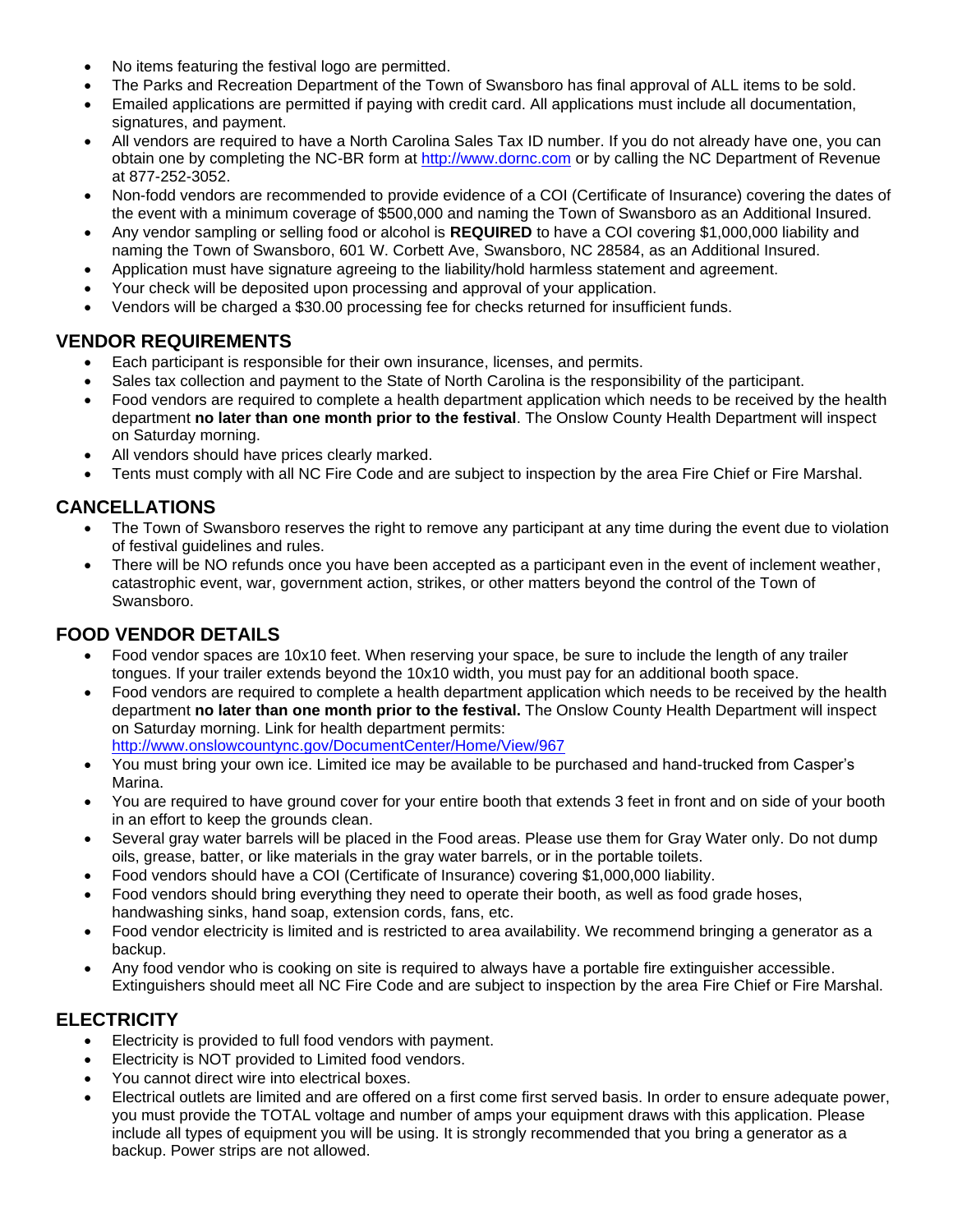• Whisper-soft generators can be used outside of the Food area. Generators that make noise may be shut down by discretion of the Town of Swansboro without refund.

#### **SAFETY**

- First and foremost: Safety is everyone's responsibility. If you see anything that could or might be a safety hazard, notify the festival staff immediately.
- Electrical do not direct wire into electrical panels; this is illegal and when found, it will be disconnected, and you will not be allowed to hook up to power. You may also be subject to fines and/or arrest.
- Littering vendors are responsible for removing their own garbage including boxes and packaging.
- Dumping do not dump vegetable oil or grease onto the ground. This is illegal and you may be subject to fines and/or arrest.
- Hand sanitation hand-washing stations are provided next to the portable toilets.
- Pets Do not bring your pets. Pets are not allowed in the festival area or in your vehicles.
- Vehicles Absolutely NO vehicles will be allowed to be driven on, off, or through the festival area during festival hours.
- Follow all current COVID guidelines regarding social distancing, masking, etc.

# **HOLD HARMLESS STATEMENT AND AGREEMENT**

*Submission of application indicates that participant hereby indemnifies and shall defend and hold harmless the Town of Swansboro, their employees, and their volunteers from and against all suits, actions, legal or administrative proceedings, claims, demands, damages, liabilities, monetary loss, interest, attorney's fees, costs and expenses of whatsoever kind or nature arising out of the participant's participation in the Festival, including those arising from damage to property or injury to or death of participant, its customers, volunteers, employees, or subcontractors, whether arising before, during, or after the Festival and in any manner directly or indirectly caused, or contributed to in whole or in part, by reason of any act, omission, fault, or negligence of participant or its customers, volunteers, employees, agents or subcontractors.*

*Further, that the participant releases the Town of Swansboro from any and all liability for loss or damage to property and merchandise used or sold by the participant in the operation of the booth due to theft, fire, storm, flood, and damages through any force of nature or otherwise.*

*The participant grants the Town of Swansboro permission to use any photographs, motion pictures, videos, recordings or any other record of participation in the festival.*

#### **CHECK-IN AND SETUP**

- Vendor check-in will begin on Saturday at 5:30am**. Food vendors with trailers will be placed on Friday night at 11PM.**
- Any vendor arriving after 8:00 AM will be required to hand truck their items to their space.
- Check In WITH YOUR VEHICLE/EQUIPMENT/TRAILER at First Citizens Bank on 302 Main Street, Swansboro
- **PLEASE ONLY ENTER to Main Street from Highway 24.**
- This is to be the **ONLY** entry into the vendor area by vendors.
- Your booth space will be verified at check in. ALL VENDORS MUST FOLLOW CHECK IN PROCEDURE.
- DO NOT GO TO YOUR BOOTH SPACE EVEN IF YOU ALREADY KNOW YOUR SPACE NUMBER \*\*\* (due to unforeseen reasons, we might have had to adjust your booth space)
- **Only (1) vehicle per vendor space will be permitted at VENDOR CHECK-IN and within FESTIVAL AREA at a time.**
- If you have **more than one vehicle to unload,** you must unload quickly and leave the festival area then you may use the pass for the other vehicles to enter one at a time. You must follow traffic pattern of entering festival area at First Citizens Bank to re-enter for all vehicles. All other vehicles must be parked outside of festival area while waiting to unload. **Remove vehicle from Festival Area prior to setting up. All Vendor vehicles should be off the street by 8:00AM.**
- Your selling space may not encroach on vendors in adjacent spaces. There is NO space between spaces, so measure carefully and thoroughly.
- No signs or exhibits outside of your booth area.
- Vendors provide their own tables, chairs, display unit, tent canopy, etc.
- In order to maintain the orderly movement of the crowd, merchandise may not project into walkways or neighboring display spaces. All sales, conducting of demonstrations, distribution of written materials, and any other commercial, promotional, and charitable solicitation activities must be conducted **within the participant's assigned space**. Vendor booths will be checked throughout the event for quality control. Any vendor in violation will be asked to leave the festival without refund.
- As a vendor in our event, it is the expectation of the committee that every person working in your booth will do their best to serve every guest with honor, dignity, and respect. In addition, we expect vendors to treat other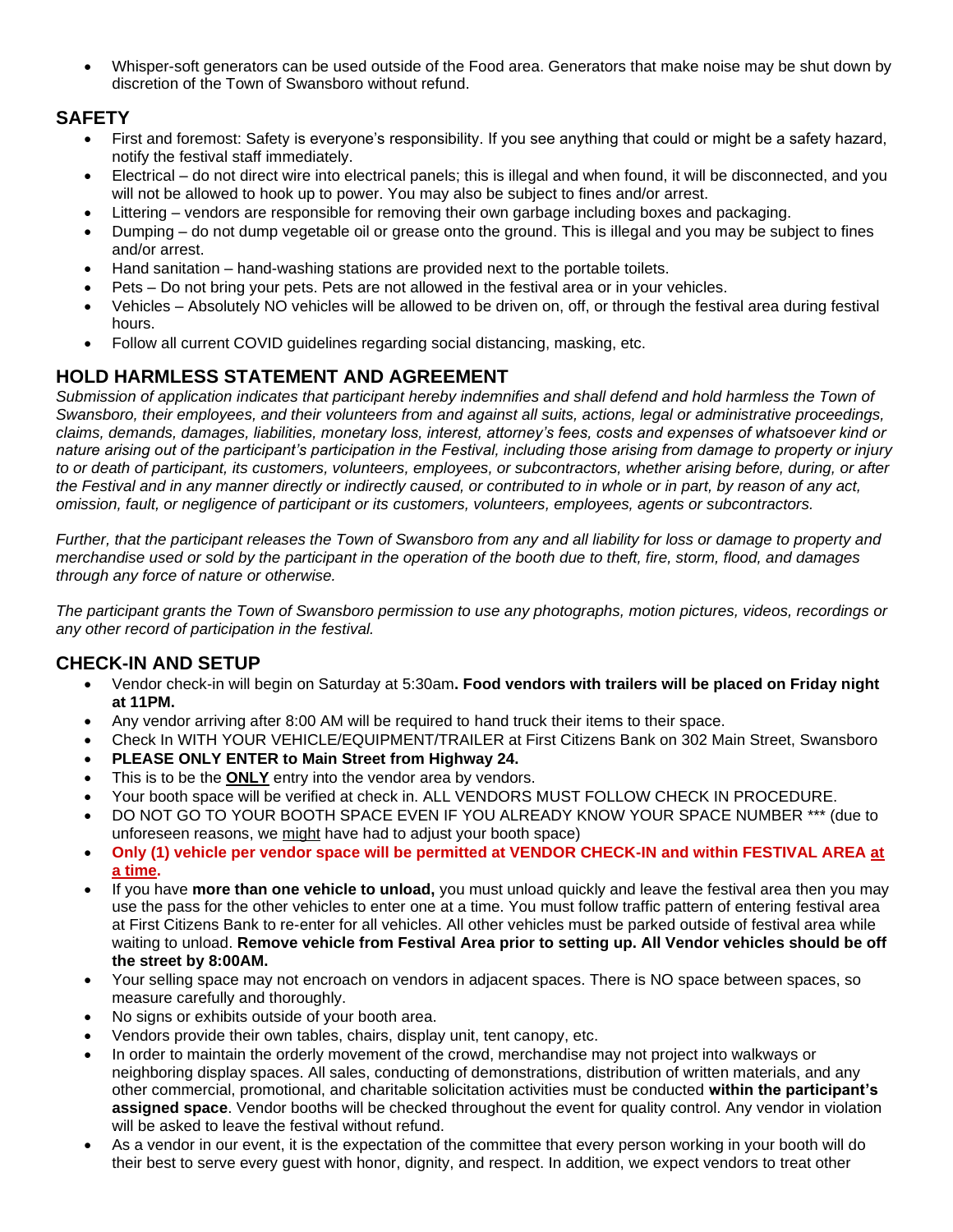vendors as well as volunteers and members of the Town of Swansboro in the same manner. Our goal as a committee is that you will join us to protect and build the long-term viability of the event. Failure to comply with our hospitality expectations can result in vendors being asked to leave and not to participate in future years.

#### **PARKING**

• There is NO designated Vendor parking area. Parking is available on side streets wherever there is not a NO Parking sign. **Parking is also available at Ward Farm off Highway 24 behind the Hampton Inn and at the Park Office parking area at 830 Main Street Extension. There will be shuttle service available beginning at 6:00 AM. See map for parking locations.**

#### **EVENT INFORMATION**

- Festival vendor hours 9am-6pm (Saturday) 10am-5pm (Sunday)
- No vehicle is allowed within festival area for breakdown until Sunday at 6pm when streets reopen. **Booths must remain open until 6PM on Saturday.** Vendors with their own lights are welcome to stay open on Saturday night during the evening concert.
- Vendors wishing to remove product from booths on Saturday night will need to use hand trucks. **Limited access by vehicle for restocking will be given to vendors AFTER the streets are cleared on Saturday (approximately 10:30 PM) and before 8AM on Sunday. Please use extreme caution and depart quickly to keep streets clear.**
- Swansboro Festival is not responsible for your booth or contents within. Security is provided within the day and overnight hours, but items are left at your own risk.
- In the event of inclement weather check our phone 910-326-2600, website [www.swansborofestivals.com](http://www.swansborofestivals.com/) for update. The festival will only be cancelled in the case of a state of emergency as determined by the Town of Swansboro. No refunds or credits will be given.
- This is a family-oriented festival for spectators of all ages and exhibited work must be in keeping with this atmosphere. The committee reserves the right to remove work that violates any of the festival rules.
- You are responsible for your own required Sales Tax ID Number processing.
- You are responsible for removal of all your trash/garbage/boxes etc. upon exit. DO NOT LEAVE ITEMS AT YOUR SPACE
- We do not refund booth fees as stated in your application due to weather related conditions or cancellation on your part.
- You must not extend past your 10x10 space and are not allowed to sell or promote outside of your booth.
- We do not provide tent/table/chair, etc. **OR ELECTRICITY [Exception: Food vendors in Food Court] .**
- Music in booths should be held to a minimal level and will be monitored by committee in the event of complaints.
- Restrooms are available near the Visitor's Center and the Kid's Area at First Citizens Bank.
- If you need assistance, please locate a festival volunteer wearing an official shirt or come to Information Booth located at the Visitors Center.
- You have been accepted to sell the items on your application. Any items not consistent with the show guidelines may need to be removed.

# **REGISTRATION FOR NEXT YEAR**

- Throughout the morning, vendor chair will be visiting booths to determine booths that will be invited to return next year.
- Saturday afternoon, the vendor chair will provide information regarding next year's registration by visiting your booth. Vendor chair will return to each booth ONLY ONCE on **Sunday morning or early afternoon** in order to collect next year's application and fee. If you should miss vendor chair returning to your booth, you will need to bring registration/payment after 2:30 pm to VIP tent area at the main stage and ask for vendor chairperson. Unsold returning vendor spaces are available for sale from 3-5:30pm in the same area. After 5:30PM, the new vendor application process and price will need to be used.

#### **NO DOGS OR ANIMALS OF ANY KIND ARE ALLOWED WITHIN FESTIVAL AREA**

*We thank you for your participation at the Swansboro Festival and we look forward to being able to accept your application year after year by your support of our guidelines.**Questions or Information prior to festival ….910-326-2600 or email*: [dpylypiw@ci.swansboro.nc.us](mailto:dpylypiw@ci.swansboro.nc.us) or [astanley@ci.swansboro.nc.us](mailto:astanley@ci.swansboro.nc.us)

# **CHECK OUT PROCEDURE**

• At 5PM on Sunday, please begin packing up your booth. Please do not pack up prior to 5PM. Doing so sends a message that the festival has ended, and the customers leave. Vendors who pack up prior to 5PM will not be allowed to return next year.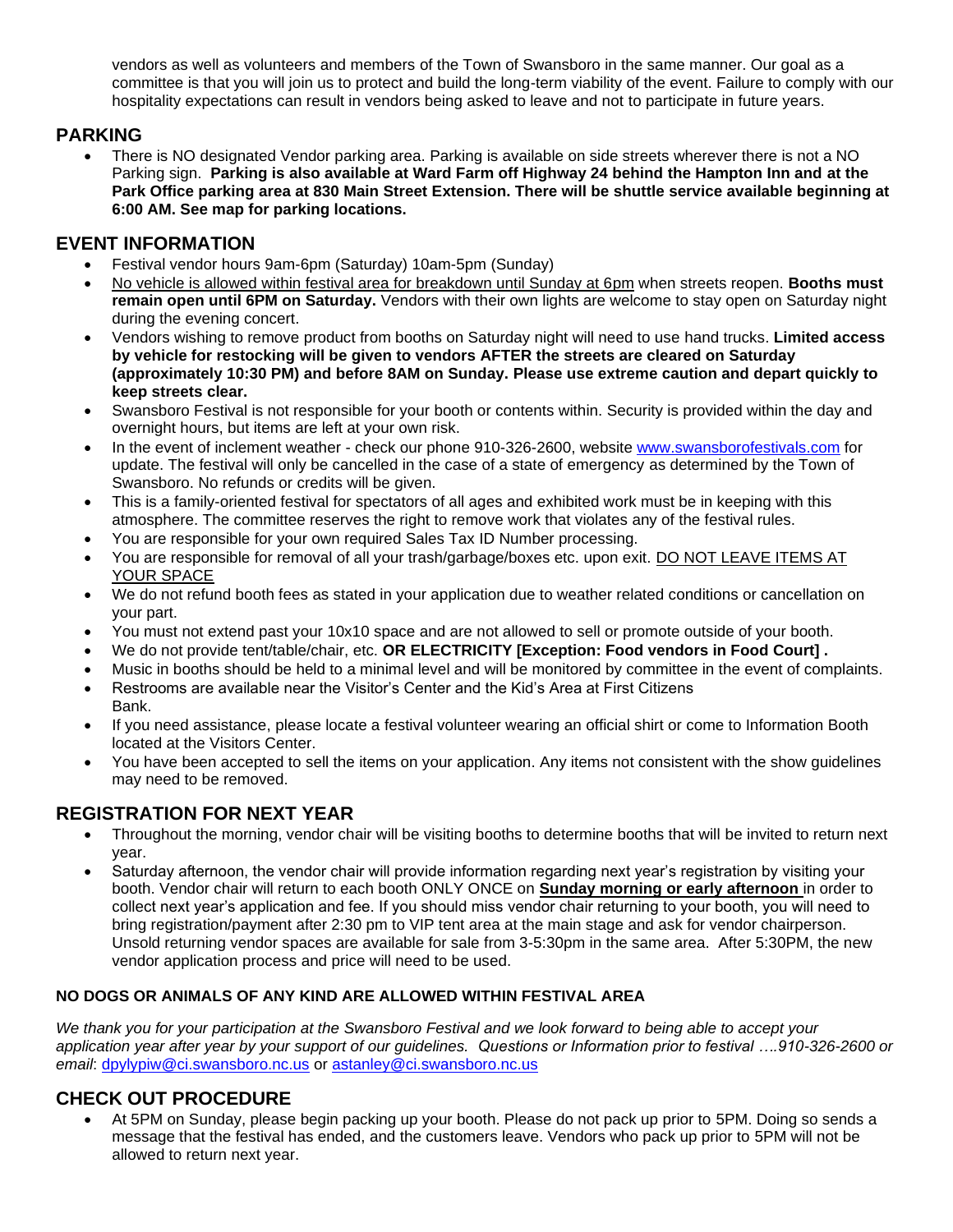- When your booth is completely packed up, your tent is down, and everything is packed and ready to be loaded, a festival volunteer will give you a pass to bring in your vehicle.
- Once you have a vehicle pass, you will enter through the **SAME TRAFFIC PATTERN** used when you checked in to the festival.
- When your vehicle arrives at your site, please quickly load your items, ensure you have left behind no merchandise or garbage, then pull out your car in the established traffic pattern.
- You will be able to pull in ONE vehicle. **If you have more than one vehicle,** one will have to leave the area before another vehicle is allowed to enter.

#### **VISITOR INFORMATION**

Please visit the following sites for information on accommodations, dining, etc.: Swansboro Tourism Development Authority:<https://visitswansboro.org/> Swansboro Area Chamber of Commerce:<https://swansborochamber.org/>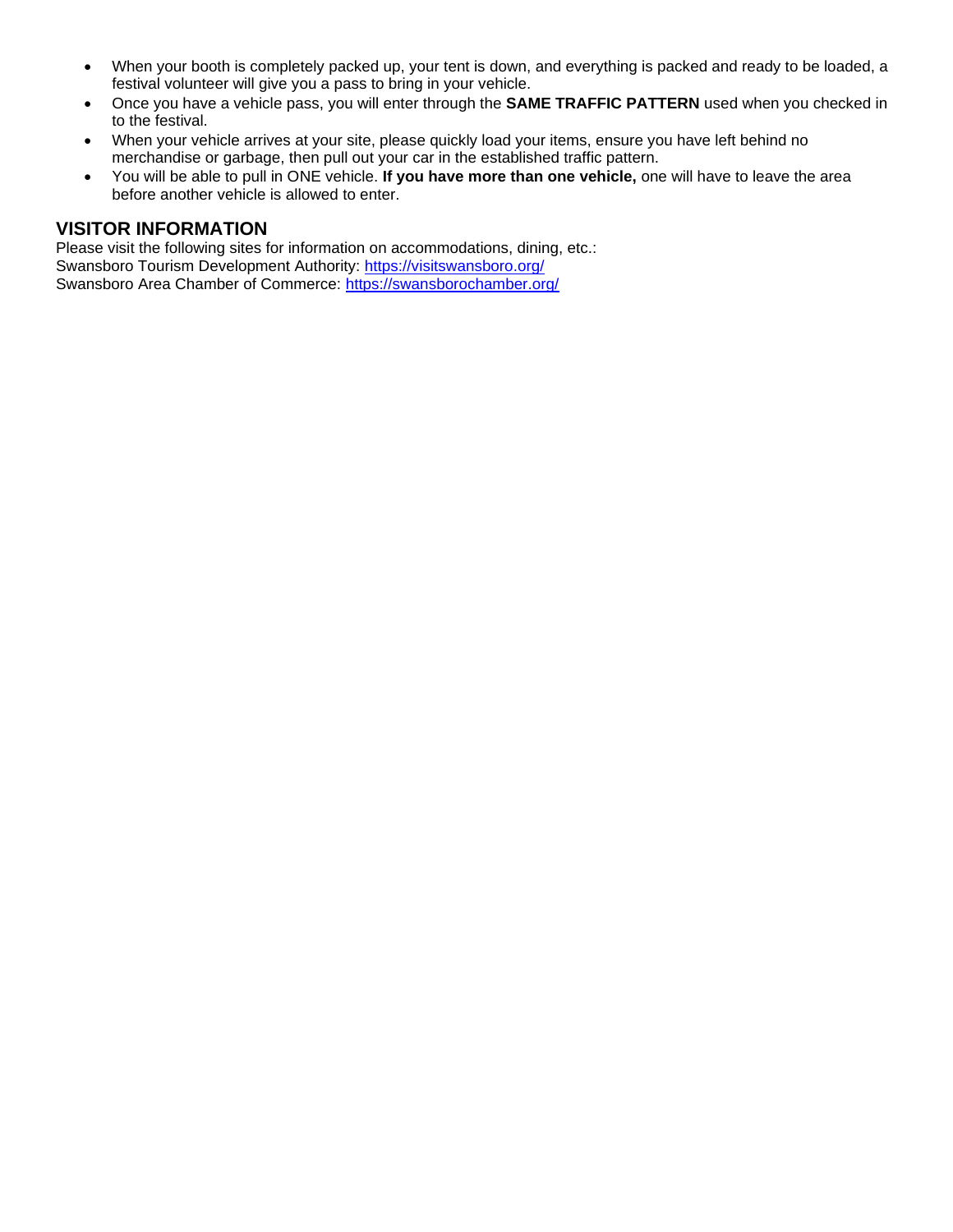# *[print and complete the pages below]* **Mullet Festival Food Vendor Application**

**Swansboro Mullet Festival, Saturday & Sunday October 8-9, 2022 Festival Hours: Saturday 9:00am – 6:00pm, Sunday 10:00am – 5:00pm** (Vendors may choose to stay open on Saturday until 10:00pm)

| Completed application with signature, payment, photos, and documentation<br>should be MAILED to:<br>Town of Swansboro, Attn: Parks & Rec Dept;<br>601 West Corbett Avenue; Swansboro, NC 28584<br>Checks should be made payable to: Town of Swansboro<br><b>MAKE COPIES FOR YOUR FILES</b> |                                                           |                                            |  |  |  |
|--------------------------------------------------------------------------------------------------------------------------------------------------------------------------------------------------------------------------------------------------------------------------------------------|-----------------------------------------------------------|--------------------------------------------|--|--|--|
| <b>Please PRINT clearly</b>                                                                                                                                                                                                                                                                |                                                           |                                            |  |  |  |
|                                                                                                                                                                                                                                                                                            |                                                           |                                            |  |  |  |
|                                                                                                                                                                                                                                                                                            |                                                           |                                            |  |  |  |
|                                                                                                                                                                                                                                                                                            |                                                           |                                            |  |  |  |
|                                                                                                                                                                                                                                                                                            |                                                           |                                            |  |  |  |
|                                                                                                                                                                                                                                                                                            |                                                           |                                            |  |  |  |
|                                                                                                                                                                                                                                                                                            |                                                           |                                            |  |  |  |
|                                                                                                                                                                                                                                                                                            |                                                           |                                            |  |  |  |
| Check number of spaces below (definition of food vendor in vendor guidelines).                                                                                                                                                                                                             |                                                           |                                            |  |  |  |
| Food Vendor [\$400 per 10'x10' space]:                                                                                                                                                                                                                                                     |                                                           | # of spaces_______ $\times$ \$400 = ______ |  |  |  |
| Additional space [\$40 per additional foot):                                                                                                                                                                                                                                               | # of additional feet $\frac{1}{2}$ x \$40 = $\frac{1}{2}$ |                                            |  |  |  |
| Electrical Equipment/Appliances                                                                                                                                                                                                                                                            |                                                           |                                            |  |  |  |
|                                                                                                                                                                                                                                                                                            |                                                           |                                            |  |  |  |
| List and describe all items to be sold:<br><u> and</u> the sold:<br><u> and the sold: <br/> and the sold: <br/> and the sold: <br/> and the sold: <br/> and the sold: <br/> and the sold: <br/> and the sold: <br/> and the sold: <br/> and the sold: <br/> and the sold: <br/> </u>       |                                                           |                                            |  |  |  |
|                                                                                                                                                                                                                                                                                            |                                                           |                                            |  |  |  |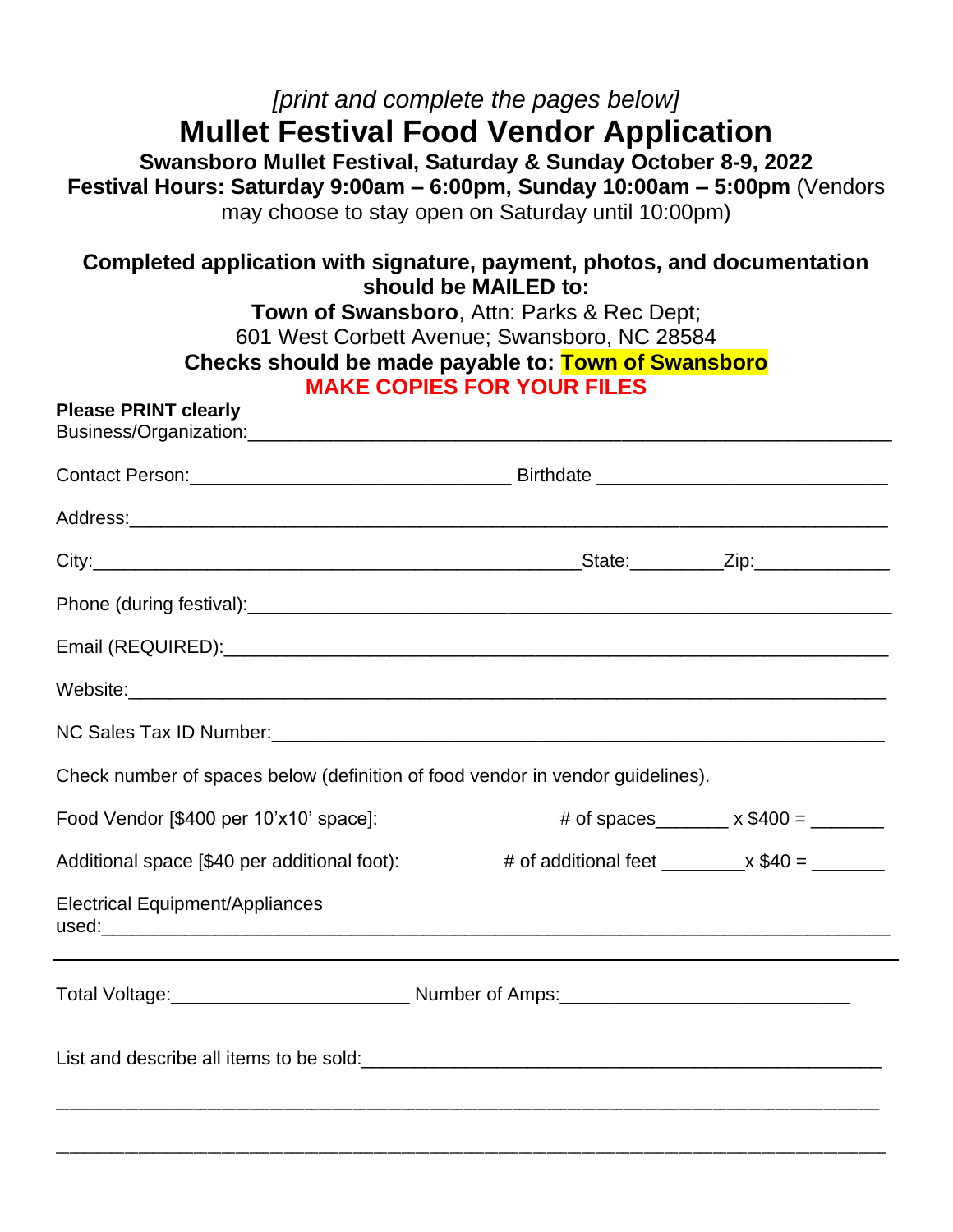#### **FOOD PREPARATION IS NOT ALLOWED UNTIL A PERMIT IS ISSUED BY THE ONSLOW COUNTY HEALTH DEPARTMENT.**

\_\_\_\_\_\_\_\_\_\_\_\_\_\_\_\_\_\_\_\_\_\_\_\_\_\_\_\_\_\_\_\_\_\_\_\_\_\_\_\_\_\_\_\_\_\_\_\_\_\_\_\_\_\_\_\_\_\_\_\_\_\_\_\_\_\_\_\_\_\_\_\_\_\_\_\_\_\_\_\_\_\_\_\_\_\_\_\_\_\_\_\_\_\_\_\_\_\_\_\_\_\_\_\_\_\_\_\_\_\_\_\_\_\_\_\_\_\_\_

| Check #_______________ or Money Order                                                        |                                                          | TOTAL Due__________ |  |  |  |
|----------------------------------------------------------------------------------------------|----------------------------------------------------------|---------------------|--|--|--|
|                                                                                              |                                                          |                     |  |  |  |
| Credit Card Payment – NOTE – 2.5% credit card fee is charged on all transactions             |                                                          |                     |  |  |  |
|                                                                                              | Check ONE ______ VISA _______ MASTERCARD ______ DISCOVER |                     |  |  |  |
|                                                                                              |                                                          |                     |  |  |  |
| CVV Security Code $\_\_\_\_\_\_\_\_\_\_\_\_\_\_\_\_\_\_$                                     |                                                          |                     |  |  |  |
| Expiration Date: Month ____ Year ___                                                         |                                                          |                     |  |  |  |
| I hereby authorize the Town of Swansboro to process my credit card for the amount due above. |                                                          |                     |  |  |  |
|                                                                                              |                                                          |                     |  |  |  |

*I agree to abide by all rules, regulations, and guidelines, presented by the Town of Swansboro. Violators will be subject to*  dismissal without refund. I agree to the liability/hold harmless statement provided. I understand that the Town of *Swansboro reserves the right to deny any application even if the applicant has participated in the show before. I understand that reasonable security will be provided, but I will not hold the Town of Swansboro or their representatives liable for loss, damage, or injury.*

*Submission of application indicates that participant hereby indemnifies and shall defend and hold harmless the Town of Swansboro, their employees, and their volunteers from and against all suits, actions, legal or administrative proceedings, claims, demands, damages, liabilities, monetary loss, interest, attorney's fees, costs and expenses of whatsoever kind or nature arising out of the participant's participation in the Festival, including those arising from damage to property or injury to or death of participant, its customers, volunteers, employees, or subcontractors, whether arising before, during, or after the Festival and in any manner directly or indirectly caused, or contributed to in whole or in part, by reason of any act, omission, fault, or negligence of participant or its customers, volunteers, employees, agents or subcontractors.*

*Further, that the participant releases the Town of Swansboro from any and all liability for loss or damage to property and merchandise used or sold by the participant in the operation of the booth due to theft, fire, storm, flood, and damages through any force of nature or otherwise.*

*The participant grants the Town of Swansboro permission to use any photographs, motion pictures, videos, recordings or any other record of participation in the Festival.*

| Signature |  |  |
|-----------|--|--|
|           |  |  |

*Date\_\_\_\_\_\_\_\_\_\_\_\_\_\_\_\_\_\_\_\_\_\_\_\_\_\_\_*

Items to be MAILED with application: Completed Application form, check or money order for total fee due, menu, photos,